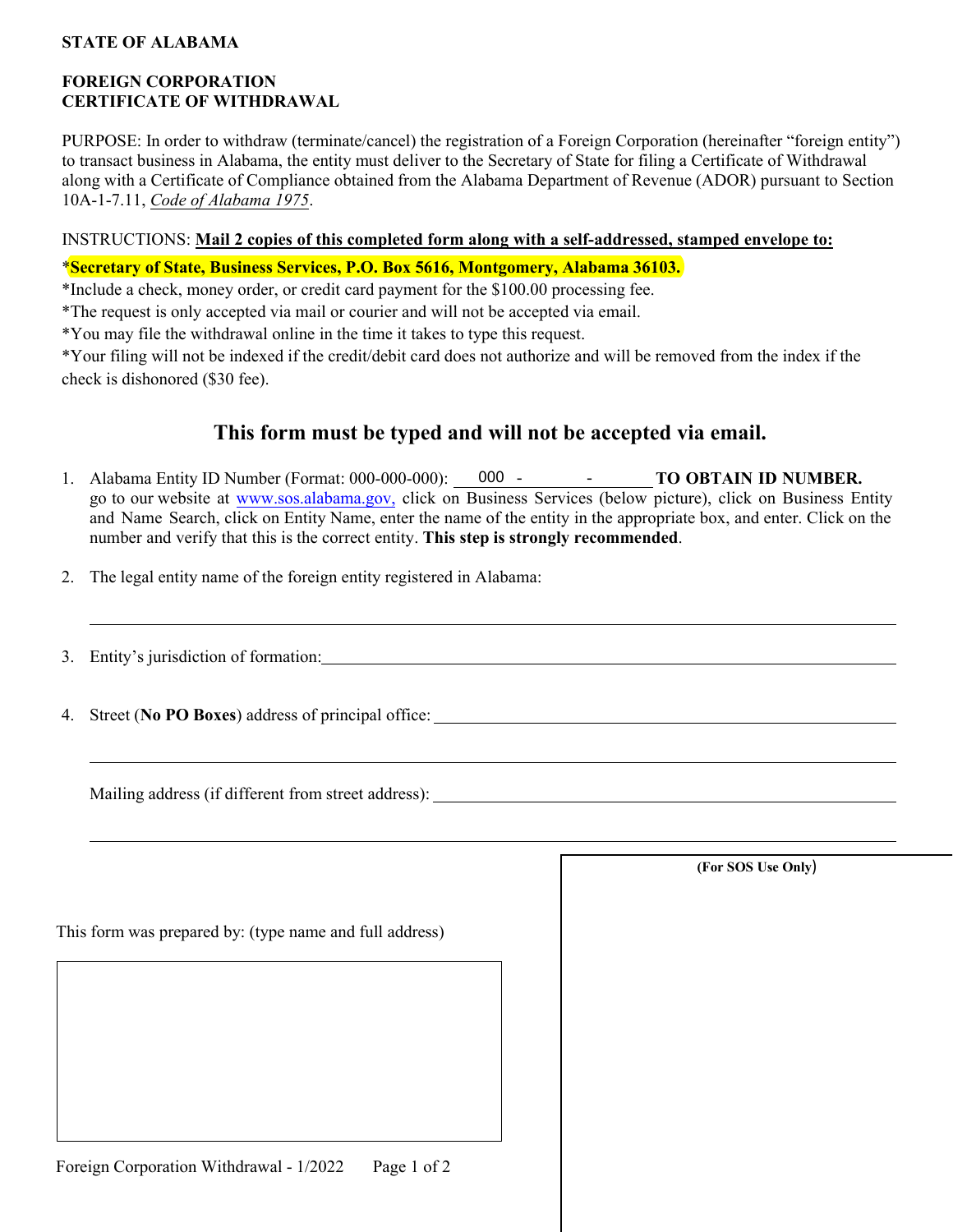#### **FOREIGN CORPORATION CERTIFICATE OF WITHDRAWAL**

- 5. The above named foreign entity hereby certifies that the entity is no longer transacting business in Alabama.
- 6. The above named foreign entity hereby certifies that any money due or accrued to the State of Alabama has been paid or that arrangements have been made for payment (attach copy of payment arrangements).
- 7. The original Certificate of Compliance from the Alabama Department of Revenue is attached. [To obtain Certificate, go to [https://www.alabamainteractive.org/ador\\_tax\\_compliance/welcome.action](https://www.alabamainteractive.org/ador_tax_compliance/welcome.action) or call ADOR/Commissioner's Office at 334-242-1189 and request a document showing that all applicable taxes and fees due the State of Alabama have been paid.]
- 8. The above named foreign entity hereby revokes the authority of the entity's registered agent in Alabama to accept service of process, and consents that service of process in any action, suit, or proceeding stating a cause of action arising in Alabama during the time the foreign entity was authorized to transact business may be made on the foreign entity in accordance with the Alabama Rules of Civil Procedure and any other service or demand required or permitted by law to be served on the entity may be served in a manner similar to the procedure provided for the service of process by the Alabama Rules of Civil Procedure.
- 9. The mailing address to which process may be mailed pursuant to the applicable service of process procedures of the Alabama Rules of Civil Procedure and to which any notice or demand required or permitted by law to be served on the entity may be mailed to:
- 10. The above named foreign entity hereby makes a commitment that if the mailing address stated above changes the foreign entity will promptly file an address amendment to this Certificate of Withdrawal.

 $\frac{1}{\text{Date (MM/DD/YYYY)}}$ 

Typed name and title of signature below

Signature of person authorized to sign per 10A-1-4.01